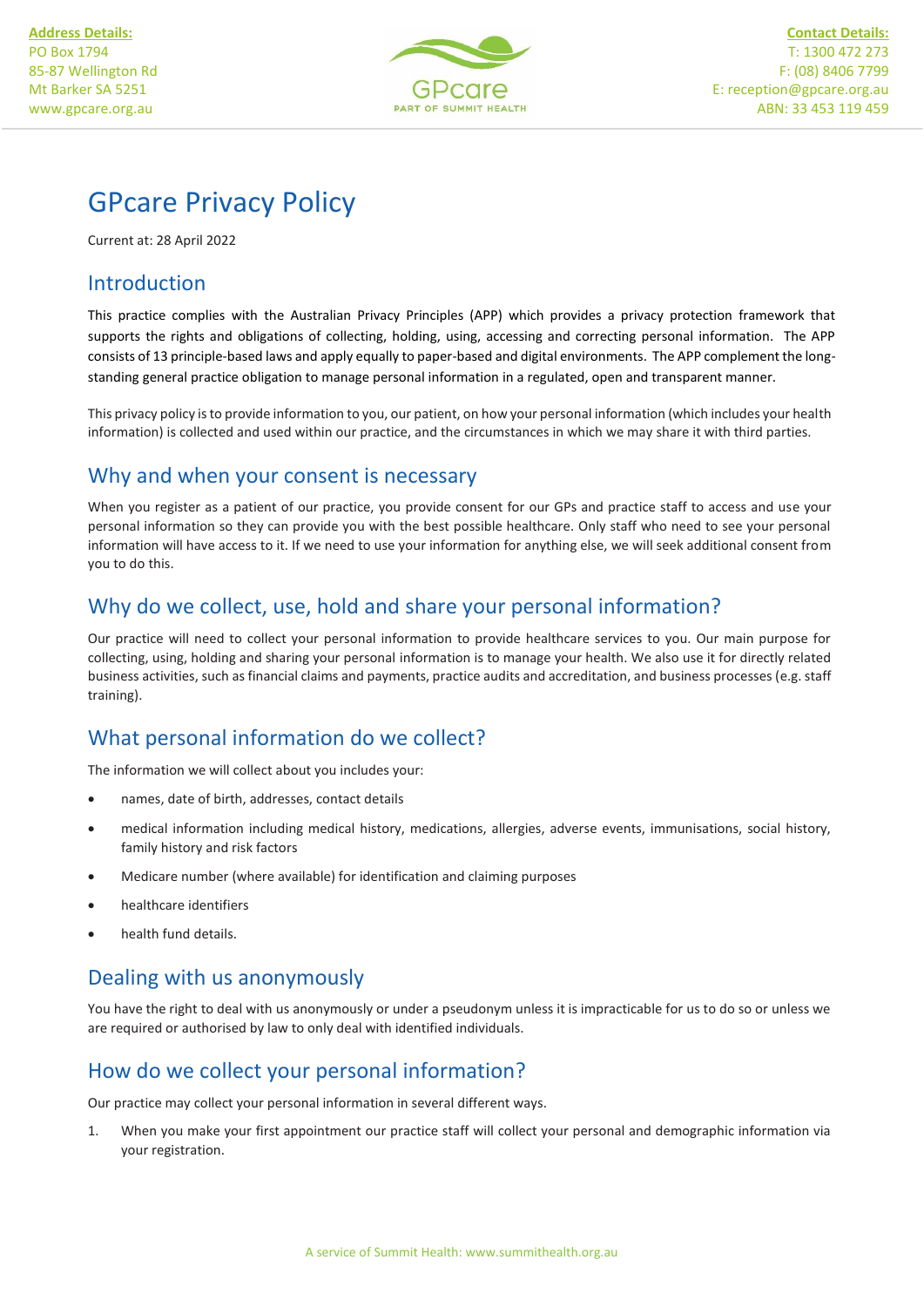

- 2. During the course of providing medical services, we may collect further personal information. Information can also be collected through electronic transfer of prescriptions (eTP), Secure Messaging Systems such as Health link and Medical Objects, My Health Record, e.g. via Shared Health Summary, Event Summary.
- 3. We may also collect your personal information when you visit our website, send us an email or SMS, telephone us, make an online appointment or communicate with us using social media.
- 4. In some circumstances personal information may also be collected from other sources. Often this is because it is not practical or reasonable to collect it from you directly. This may include information from:
	- your guardian or responsible person
	- other involved healthcare providers, such as specialists, allied health professionals, hospitals, community health services and pathology and diagnostic imaging services
	- your health fund, Medicare, or the Department of Veterans' Affairs (as necessary).

#### When, why and with whom do we share your personal information?

We sometimes share your personal information:

- with third parties who work with our practice for business purposes, such as accreditation agencies or information technology providers – these third parties are required to comply with APPs and this policy
- with other healthcare providers
- when it is required or authorised by law (e.g. court subpoenas)
- when it is necessary to lessen or prevent a serious threat to a patient's life, health or safety or public health or safety, or it is impractical to obtain the patient's consent
- to assist in locating a missing person
- to establish, exercise or defend an equitable claim
- for the purpose of confidential dispute resolution process
- when there is a statutory requirement to share certain personal information (e.g. some diseases require mandatory notification)
- during the course of providing medical services, through eTP, Secure Messaging Systems such as Health link and Medical Objects and the My Health Record (e.g. via Shared Health Summary, Event Summary).

Only people who need to access your information will be able to do so. Other than in the course of providing medical services or as otherwise described in this policy, our practice will not share personal information with any third party without your consent.

We will not share your personal information with anyone outside Australia (unless under exceptional circumstances that are permitted by law) without your consent.

Our practice will not use your personal information for marketing any of our goods or services directly to you without your express consent. If you do consent, you may opt out of direct marketing at any time by notifying our practice in writing.

Our practice may use your personal information to improve the quality of the services we offer to our patients through research and analysis of our patient data.

We may provide de-identified data to other organisations to improve population health outcomes. The information is secure, patients cannot be identified and the information is stored within Australia. You can let our reception staff know if you do not want your information included.

#### How do we store and protect your personal information?

Your personal information may be stored at our practice in various forms. These may include, but are not limited to paper records, electronic records, visual records (X-rays, CT scans, videos and photos) and audio recordings.